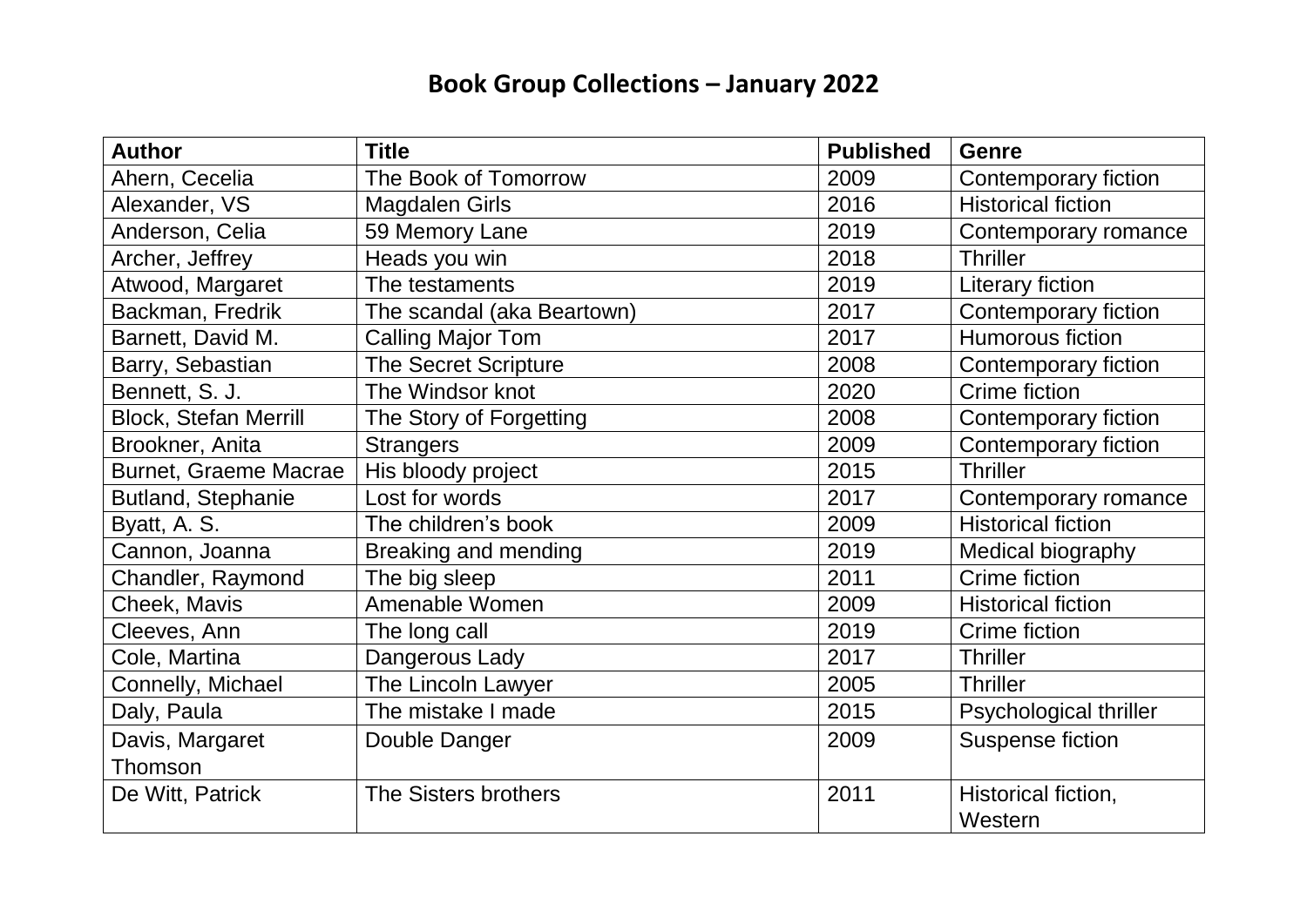| <b>Author</b>             | <b>Title</b>                               | <b>Published</b> | <b>Genre</b>                 |
|---------------------------|--------------------------------------------|------------------|------------------------------|
| Donoghue, Emma            | Room                                       | 2010             | Psychological fiction        |
| Douglas, Louise           | The secret by the lake                     | 2015             | Contemporary romance         |
| Egan, Jennifer            | A visit from the Goon Squad                | 2010             | <b>Psychological fiction</b> |
| Gayle, Mike               | Half a world away                          | 2019             | <b>Literary fiction</b>      |
| Genova, Lisa              | <b>Still Alice</b>                         | 2009             | <b>Contemporary fiction</b>  |
| Glen, Joanna              | The other half of Augusta Hope             | 2019             | Contemporary fiction         |
| Green, John               | The fault in our stars                     | 2012             | Young adult fiction          |
| Griffiths, Elly           | The stranger diaries                       | 2019             | <b>Crime fiction</b>         |
| Gyasi, Yaa                | Homegoing                                  | 2016             | <b>Historical fiction</b>    |
| Haig, Matt                | The midnight library                       | 2020             | <b>General fiction</b>       |
| Harper, Elodie            | The binding song                           | 2017             | Horror                       |
| Hashimi, Nadia            | The pearl that broke its shell             | 2014             | Women's fiction              |
| Hawkins, Paula            | The Girl on the Train                      | 2015             | <b>Thriller</b>              |
| Hayder, Mo                | Gone                                       | 2010             | Crime fiction                |
| <b>Hillenbrand, Laura</b> | Unbroken: an extraordinary true story of   | 2012             | <b>Historical biography</b>  |
|                           | courage and survival                       |                  | (Non-fiction)                |
| Hogan, Ruth               | The keeper of lost things                  | 2017             | Women's fiction              |
| Hogan, Ruth               | Queenie Malone's Paradise Hotel            | 2019             | Women's fiction              |
| Hogan, Ruth               | The wisdom of Sally Red Shoes              | 2018             | Women's fiction              |
| Holmes, A.M.              | May we be Forgiven                         | 2012             | Contemporary fiction         |
| Honeyman, Gail            | <b>Eleanor Oliphant is Completely Fine</b> | 2017             | <b>Humorous fiction</b>      |
| Hornby, Nick              | <b>Juliet Naked</b>                        | 2009             | <b>Humorous fiction</b>      |
| Hunter, Georgia           | We were the lucky ones                     | 2017             | <b>Biographical fiction</b>  |
| Irving, John              | Avenue of mysteries                        | 2015             | Contemporary fiction         |
| James, Erica              | The Queen of New Beginnings                | 2010             | <b>Contemporary fiction</b>  |
| Johns, Ana                | The woman in the white kimono              | 2019             | <b>Historical fiction</b>    |
| Joyce, Rachel             | The Unlikely Pilgrimage of Harold Fry      | 2012             | <b>Humorous fiction</b>      |
| Kane, Jessica Francis     | The Report                                 | 2011             | <b>Historical fiction</b>    |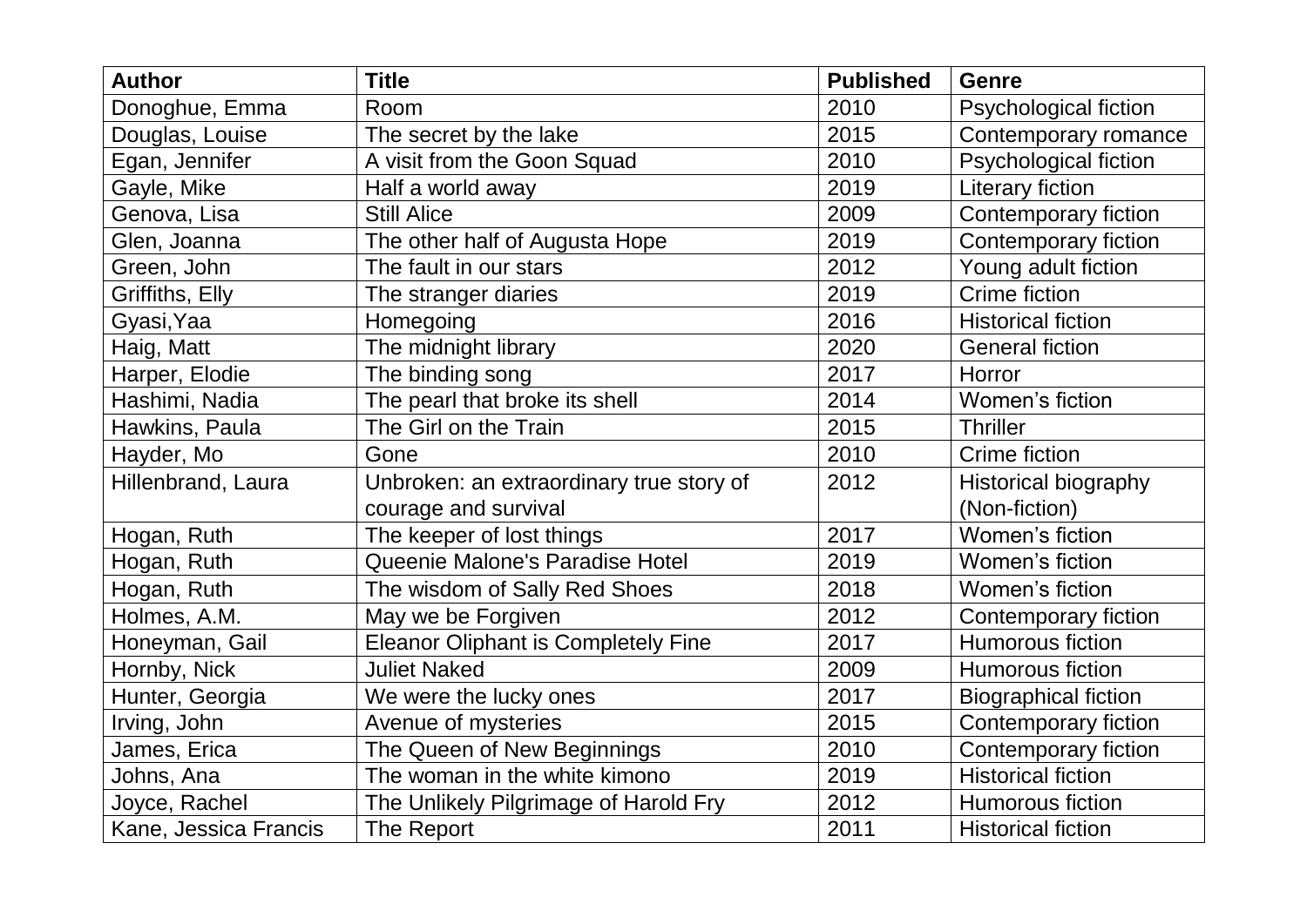| <b>Author</b>      | <b>Title</b>                                      | <b>Published</b> | <b>Genre</b>                |
|--------------------|---------------------------------------------------|------------------|-----------------------------|
| Kay, Adam          | This is going to hurt: secret diaries of a junior | 2017             | Medical biography,          |
|                    | doctor                                            |                  | Humorous (Non-fiction)      |
| Kennedy, A.L.      | <b>What Becomes</b>                               | 2009             | <b>Short stories</b>        |
| Kennedy, Douglas   | Leaving the World                                 | 2009             | <b>Thriller</b>             |
| Kent, Kathleen     | The Heretic's Daughter                            | 2009             | <b>Historical fiction</b>   |
| Keyes, Marian      | The Brightest Star in the Sky                     | 2009             | Romance, Humorous           |
| Kinsley, Erin      | Found                                             | 2019             | <b>Thriller</b>             |
| Koomson, Dorothy   | The Ice Cream Girls                               | 2010             | Psychological thriller      |
| Land, Ali          | Good me, bad me                                   | 2017             | <b>Thriller</b>             |
| Lapena, Shari      | The Couple Next Door                              | 2016             | Psychological thriller      |
| Lee, Harper        | Go Set a Watchman                                 | 2015             | <b>Historical fiction</b>   |
| Lee, Harper        | To kill a mockingbird                             | 2010             | Classic                     |
| Lefteri, Christy   | The beekeeper of Aleppo                           | 2020             | <b>General fiction</b>      |
| Levy, Andrea       | The Long Song                                     | 2010             | <b>Historical fiction</b>   |
| Lewycka, Marina    | We are all made of Glue                           | 2009             | <b>Humorous fiction</b>     |
| McCall Smith,      | Corduroy mansions                                 | 2009             | <b>Contemporary fiction</b> |
| Alexander          |                                                   |                  |                             |
| McGilvray, Marion  | A Lost Wife's Tale                                | 2009             | Romance                     |
| McGregor, Jon      | Even the Dogs                                     | 2011             | Contemporary fiction        |
| McMahon, Katharine | The Rose of Sebastopol                            | 2007             | <b>Historical fiction</b>   |
| Mandanna, Serita   | <b>Tiger Hills</b>                                | 2010             | Historical fiction,         |
|                    |                                                   |                  | Romance                     |
| Martin, Valerie    | Property                                          | 2003             | Contemporary fiction        |
| Massie, Allan      | Surviving                                         | 2009             | <b>Literary fiction</b>     |
| May, Peter         | <b>Entry Island</b>                               | 2014             | <b>Crime fiction</b>        |
| Michaelides, Alex  | The silent patient                                | 2019             | Psychological fiction       |
| Mina, Denise       | The long drop                                     | 2017             | <b>Crime fiction</b>        |
| Morris, Heather    | The tattooist of Auschwitz                        | 2018             | <b>Historical fiction</b>   |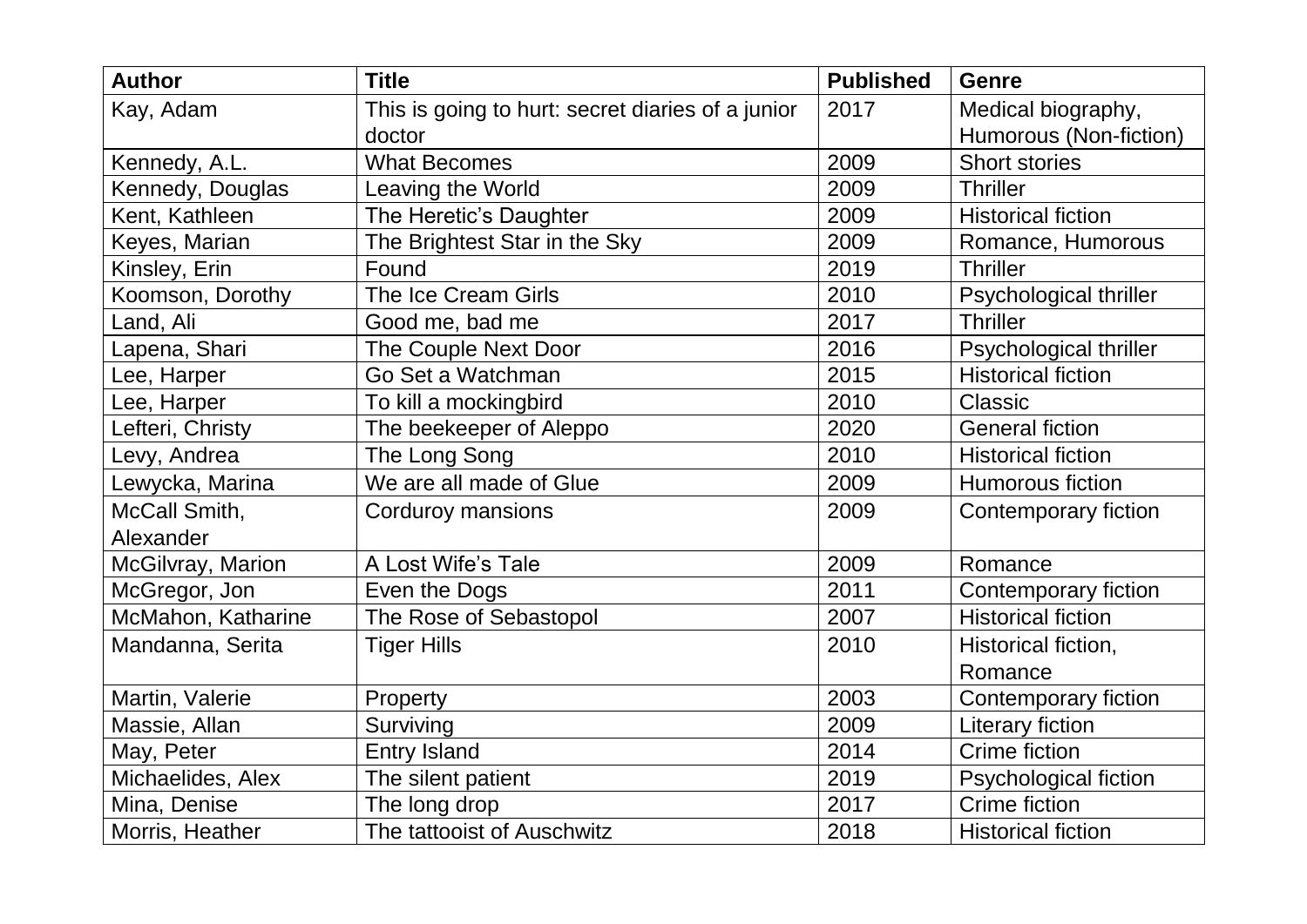| <b>Author</b>       | <b>Title</b>                              | <b>Published</b> | <b>Genre</b>                |
|---------------------|-------------------------------------------|------------------|-----------------------------|
| Mosse, Kate         | <b>The Winter Ghosts</b>                  | 2010             | Historical fiction, Horror  |
| Moyes, Jojo         | The giver of stars                        | 2019             | Romance                     |
| Myerson, Julie      | The stopped heart                         | 2016             | Psychological thriller      |
| Nemirovsky, Irene   | <b>Suite Francaise</b>                    | 2014             | <b>Historical fiction</b>   |
| Ng, Celeste         | Everything I never told you               | 2014             | <b>Literary fiction</b>     |
| Ng, Celeste         | Little fires everywhere                   | 2018             | Literary fiction            |
| Nicholls, David     | Us                                        | 2014             | <b>Contemporary fiction</b> |
| Niffenegger, Audrey | Her fearful symmetry                      | 2009             | Horror                      |
| Nugent, Liz         | Lying in wait                             | 2017             | <b>Thriller</b>             |
| O'Farrell, Maggie   | I am, I am, I am : seventeen brushes with | 2018             | <b>Biography</b>            |
|                     | death                                     |                  |                             |
| Osman, Richard      | The Thursday murder club                  | 2020             | Crime fiction               |
| Owens, Agnes        | <b>The Complete Novellas</b>              | 2009             | <b>Short stories</b>        |
| Owens, Delia        | Where the crawdads sing                   | 2019             | Contemporary fiction        |
| Paris, B.A          | <b>Behind closed doors</b>                | 2016             | Crime fiction               |
| Paris, B A          | The breakdown                             | 2017             | <b>Thriller</b>             |
| Parkin, Gaile       | <b>Baking Cakes in Kigali</b>             | 2009             | Romance                     |
| Parry, Ambrose      | The way of all flesh                      | 2018             | <b>Crime fiction</b>        |
| Pearce, A J         | <b>Dear Mrs Bird</b>                      | 2018             | <b>Historical fiction</b>   |
| Picoult, Jodi       | <b>House Rules</b>                        | 2010             | <b>General fiction</b>      |
|                     |                                           |                  | (autism)                    |
| Quick, Matthew      | The Silver Linings Play Book              | 2010             | Literary fiction            |
| Rankin, lan         | In a house of lies                        | 2018             | <b>Crime fiction</b>        |
| Robotham, Mandy     | A woman of war                            | 2019             | <b>Historical fiction</b>   |
| Rooney, Sally       | Normal people                             | 2018             | Contemporary romance        |
| Salinger, J.D.      | The catcher in the rye                    | 2010             | Classic                     |
| Saunders, George    | Lincoln in the Bardo                      | 2017             | <b>Historical fiction</b>   |
| Sparks, Nicholas    | The Last Song                             | 2009             | Contemporary romance        |